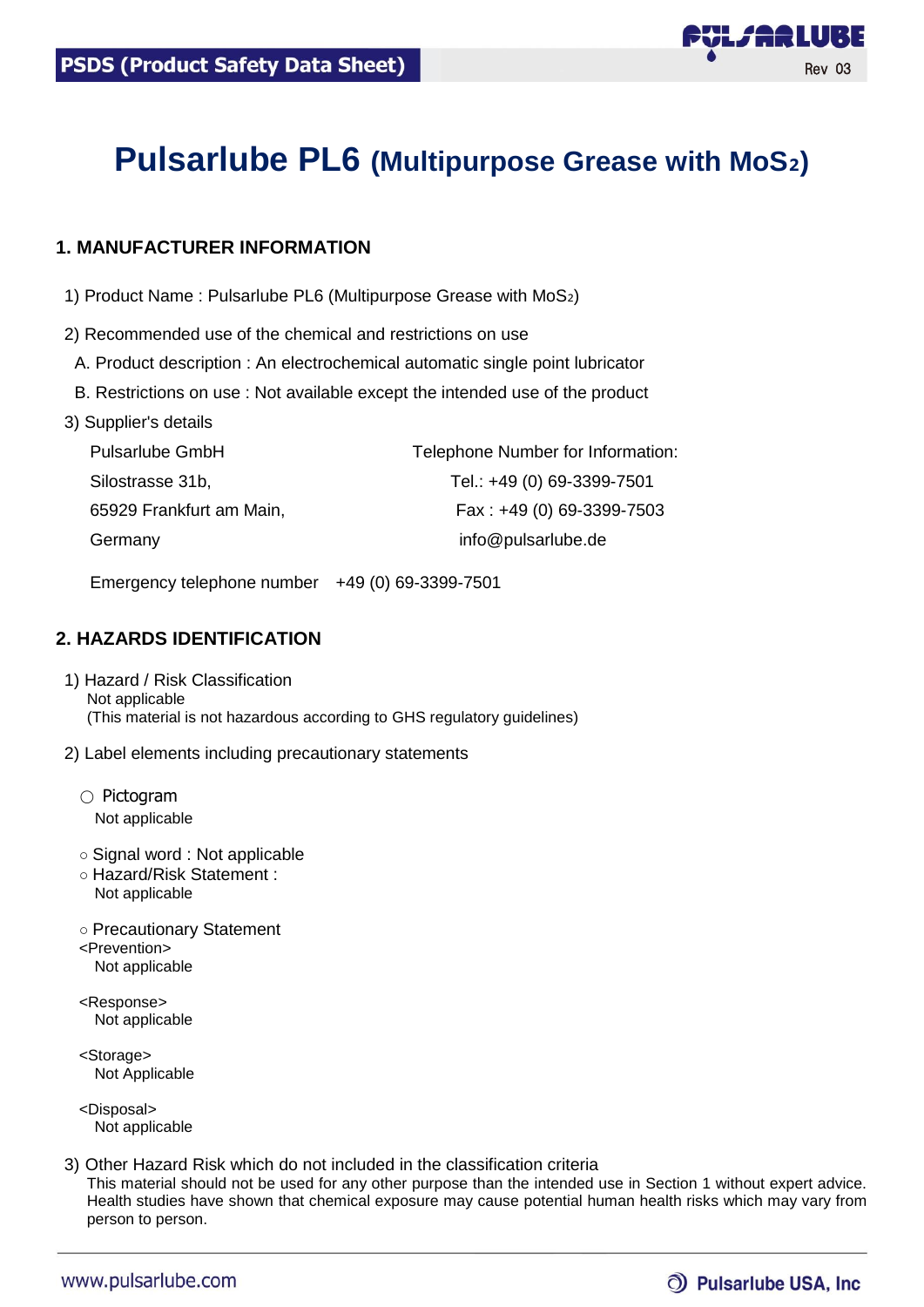

### **General information**

Reportable Hazardous Substance(s) or Complex Substance(s)

| <b>Chemical name</b>                                      | Other name                                  | <b>CAS No</b>    | Content (%)     |
|-----------------------------------------------------------|---------------------------------------------|------------------|-----------------|
| 1. Benzene, polypropene derivs.                           |                                             | $68081 - 77 - 6$ | $20 \sim 30 \%$ |
| 2.Benzene, mono-C10-13-alkyl<br>derivs., distn. resi-dues | ALKYLAT 150                                 | 84961-70-6       | $20 \sim 30 \%$ |
| 3. Benzene, C14-30-alkyl derivs.                          | BENZENE, C14-30-ALKYL<br><b>DERIVATIVES</b> | $68855 - 24 - 3$ | $20 \sim 30 \%$ |

# **4. FIRST AID MEASURES**

#### **General advice**

Take proper precautions to ensure your own health and safety before attempting rescue and providing first aid. Consult a physician. Show this safety data sheet to the doctor in attendance. Move out of dangerous area.

#### **In case of skin contact**

In case of contact, immediately flush skin with plenty of water for at least 15 minutes while removing contaminated clothing and shoes.

Wash skin thoroughly with soap and water or use recognized skin cleanser.

Wash clothing before reuse.

Seek medical advice.

In the event of a known, or potential, high pressure injection injury, worker should obtain immediate medical evaluation.

#### **If inhaled**

Move to fresh air. Artificial respiration and/or oxygen may be necessary. Seek medical advice.

### **In case of eye contact**

Remove contact lenses. Rinse immediately with plenty of water, also under the eyelids, for at least 15 minutes. Obtain medical attention.

### **If swallowed**

Rinse mouth with water. Never give anything by mouth to an unconscious person. DO NOT induce vomiting unless directed to do so by a physi-cian or poison control center. Seek medical advice.

# **5. FIRE FIGHTING MEASURES**

### **Extinguishing media**

### **Suitable extinguishing media**

Use extinguishing measures that are appropriate to local circumstances and the surrounding environment Use alcohol-resistant foam, dry chemical or carbon dioxide.

# O Pulsarlube USA, Inc.

Rev 03

L*j* A2 LUBE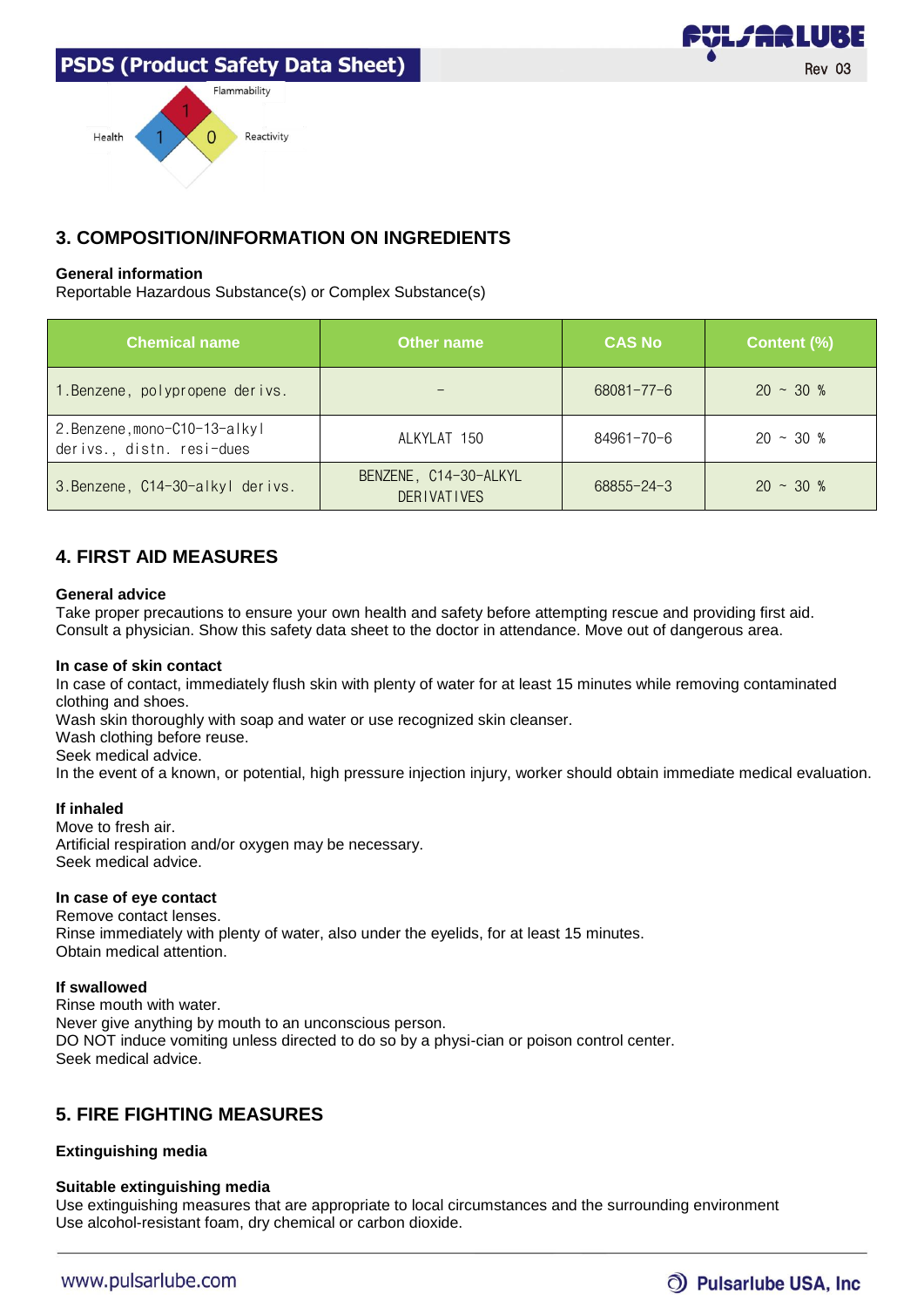

Avoid use of water jet for extinguishing

#### **Special hazards arising from the substance or mixture**

Carbon oxides (CO, CO2), nitrogen oxides (NOx), phosphorus oxides (POx), hydrogen sulphide (H2S), ammonia, smoke and irritating vapours as products of incomplete combustion.

#### **Advice for firefighters**

Fire Fighting Instructions: Evacuate area. Prevent run-off from fire control or dilution from entering streams, sewers or drinking water supply. Fire-fighters should use standard protective equipment and in enclosed spaces, self-contained breathing apparatus (SCBA). Use water spray to cool fire exposed surfaces and to protect personnel.

#### **Further information**

Prevent fire extinguishing water from contaminating surface water or the ground water system.

# **6. ACCIDENTAL RELEASE MEASURES**

#### **Personal precautions, protective equipment and emergency procedures**

Use personal protective equipment. Ensure adequate ventilation. Evacuate personnel to safe areas. Material can create slippery conditions.

#### **Environmental precautions**

Do not allow uncontrolled discharge of product into the envi-ronment.

### **Methods and materials for containment and cleaning up**

Prevent further leakage or spillage if safe to do so. Remove all sources of ignition. Soak up with inert absorbent material. Non-sparking tools should be used. Ensure adequate ventilation. Contact the proper local authorities.

#### **Reference to other sections**

For disposal see section 13.

# **7. HANDLING AND STORAGE**

#### **Precautions for safe handling**

For personal protection see section 8. Smoking, eating and drinking should be prohibited in the ap-plication area. In case of insufficient ventilation, wear suitable respiratory equipment. Avoid contact with skin, eyes and clothing. Do not ingest. Keep away from heat and sources of ignition. Keep container closed when not in use.

### **Conditions for safe storage, including any incompatibilities**

Store in original container. Containers which are opened must be carefully resealed and kept upright to prevent leakage. Keep in a dry, cool and well-ventilated place. Keep in properly labelled containers. To maintain product quality, do not store in heat or direct sun-light.

**Specific end uses**

no data available

# **8. EXPOSURE CONTROLS/PERSONAL PROTECTION**

### **Control parameters**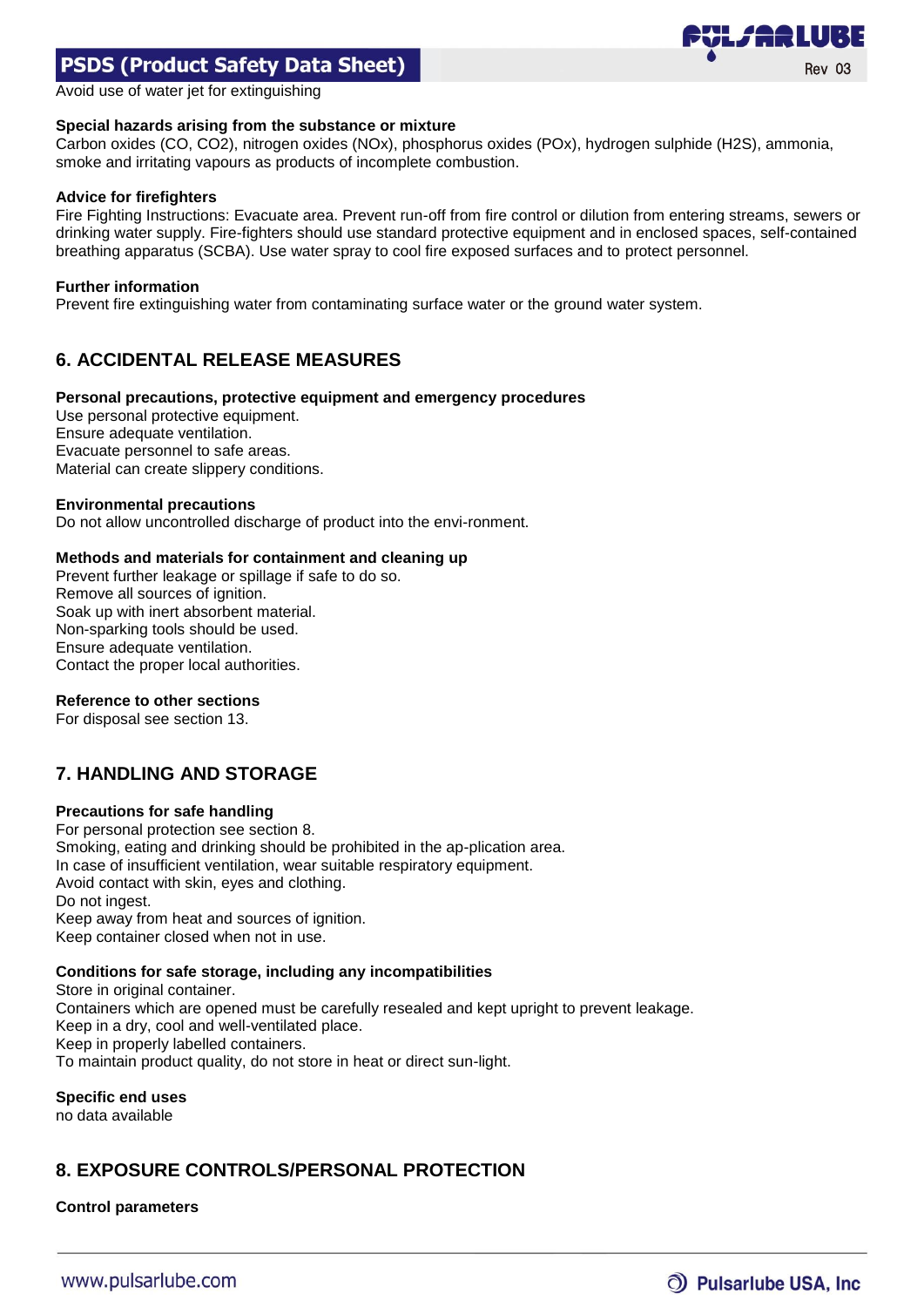#### **Exposure limits**

Contains no substances with occupational exposure limit values.

#### **Appropriate engineering controls**

Good general ventilation should be sufficient to control worker exposure to airborne contaminants.

#### **Personal protective equipment**

#### **Respiratory protection**

Use a properly fitted, air-purifying or air-fed respirator complying with an approved standard if a risk assessment indicates this is necessary

#### **Eye protection**

Safety eyewear complying with an approved standard should be used when a risk assessment indicates this is necessary to avoid exposure to liquid splashes, mists, gases or dusts.

#### **Hands protection**

Chemical-resistant, impervious gloves complying with an approved standard should be worn at all times when handling chemical products if a risk assessment indicates this is necessary.

#### **Body protection**

Personal protective equipment for the body should be selected based on the task being performed and the risks involved and should be approved by a specialist before handling this product.

# **9. PHYSICAL AND CHEMICAL PROPERTIES**

| a) | Appearance                                   | Buttery, smooth, semi-solid, Gray                                         |
|----|----------------------------------------------|---------------------------------------------------------------------------|
| b) | Odour                                        | Mild grease like.                                                         |
| C) | Odour threshold                              | no data available                                                         |
| d) | pH                                           | no data available                                                         |
| e) | Meting point/freezing point                  | no data available                                                         |
| f) | Initial boiling point and boiling range      | no data available                                                         |
| g) | Flash point                                  | 187 °C (369 °F) Method: Cleveland open cup Base Fluid Blend               |
| h) | Evaporation rate                             | no data available                                                         |
| i) | Flammability (solid, gas)                    | Low fire hazard. This material must be heated before ignition will occur. |
| j) | Upper/lower flammability or explosive limits | no data available                                                         |
| k) | Vapor pressure                               | no data available]                                                        |
| I) | Solubility                                   | insoluble                                                                 |
| m) | Vapor density                                | no data available                                                         |
| n) | Relative density                             | $0.9098 \ @ 15^{\circ}$                                                   |
| O) | Partition coefficient: n-octanol/water       | no data available                                                         |
| p) | Auto-ignition temperature                    | no data available                                                         |
| q) | Decomposition temperature                    | no data available                                                         |
| r) | Viscosity                                    | 129.8 cSt (40 °C / 104 °F) Base Fluid Blend                               |
|    |                                              | 15.6 cSt (100 °C / 212 °F) Base Fluid Blend                               |
| S) | Formula mass                                 | no data available                                                         |

# **10. STABILITY AND REACTIVITY**

#### **Chemical stability**

This material is stable under recommended storage and handling conditions.

#### **Possibility of hazardous reactions**

Hazardous Polymerization will not occur.

Rev 03

*VLJ'ARL*UBE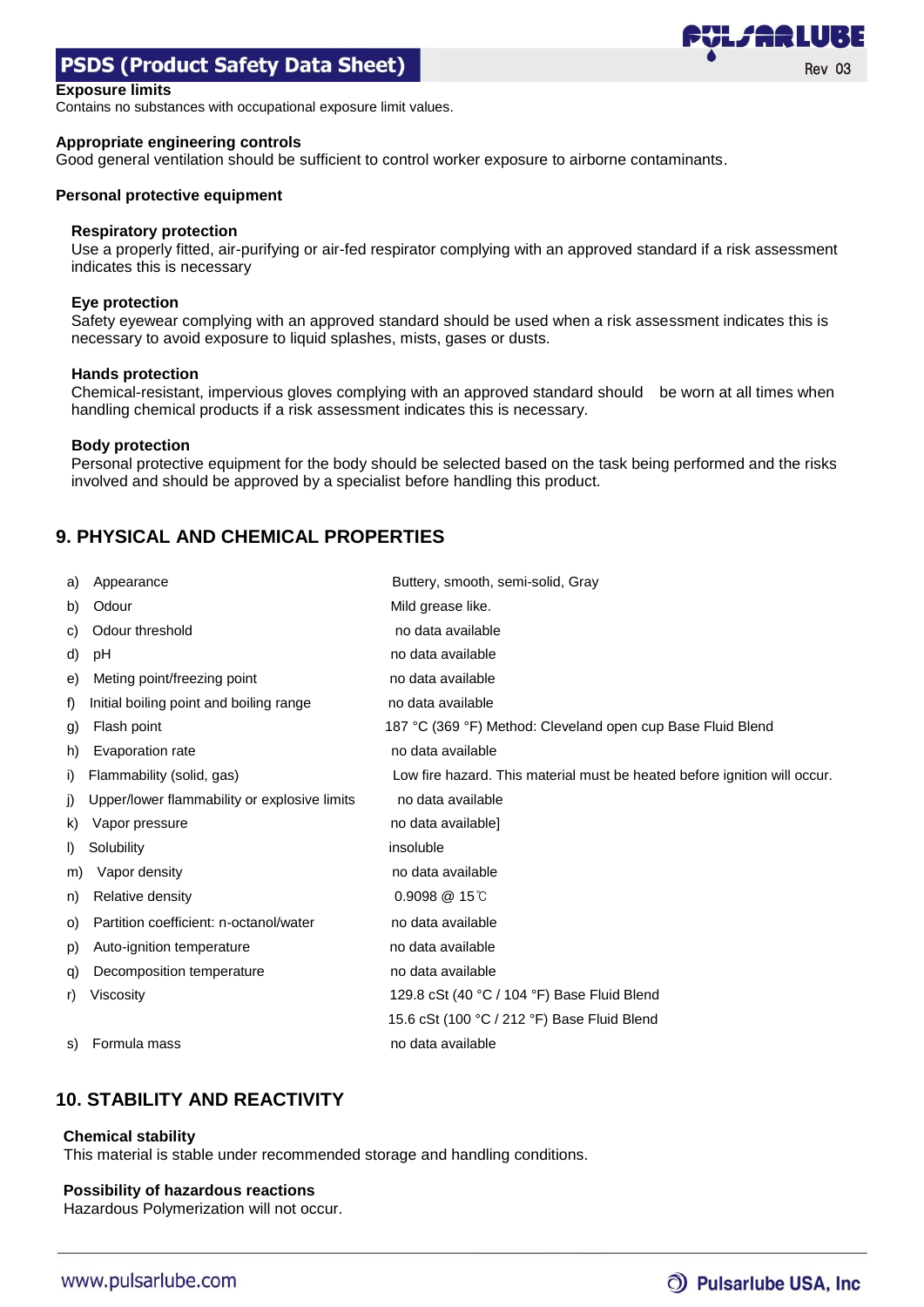

# **Conditions to avoid**

no data available

#### **Incompatible materials**

Reactive with oxidising agents, acids, alkalis, acidic clay and reducing agents.

#### **Hazardous decomposition products**

May release COx, NOx, SOx, POx, H2S, MoOx, metal oxides, lithium compounds, smoke and irritating vapours when heated to decomposition.

### **11. TOXICOLOGICAL INFORMATION**

#### **Information on the likely routes of exposure**

- Respiratory tracts : no data available
- Oral : no data available
- Eye·Skin : no data available
- Acute toxic
- \* Oral 2000mg/kg < ATEmix <= 5000mg/kg
- [Benzene, C14-30-alkyl derivs.] : LD50 (Rat): > 15,800 mg/kg,
- \* Dermal ATE MIX : >5000mg/kg
- [Benzene, C14-30-alkyl derivs] : LD50 (Rabbit): > 7,940 mg/kg,
- Skin corrosion/irritation
- no data available
- Serious eye damage/irritation
- no data available
- Respiratory sensitization
- no data available
- Skin sensitization
- no data available
- Carcinogenicity
- Based on available data, the classification criteria are not met.
- \* IARC
- no data available
- \* ACGIH
- no data available
- \* NTP
- no data available
- \* EU CLP
- no data available
- Germ cell mutagenicity
- no data available
- $\bigcirc$  Reproductive toxicity
- no data available
- STOT-single exposure
- no data available
- STOT-repeated exposure
- no data available
- Aspiration hazard
- no data available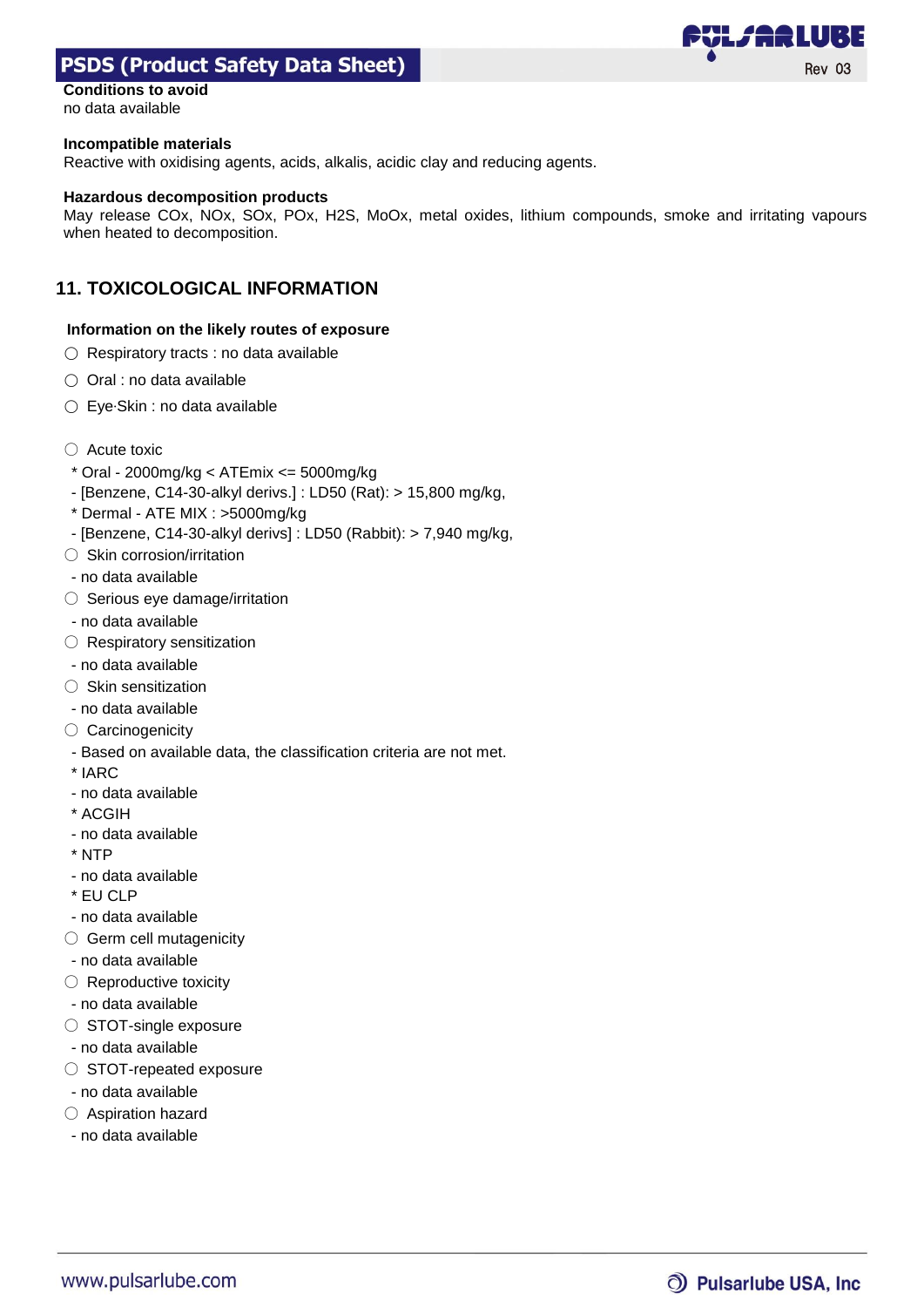# **12. ECOLOGICAL INFORMATION**

**Ecotoxicity :** Material -- Not expected to be harmful to aquatic organisms.

- Fish
- Crustaceans
- Algae

### **Persistence and degradability**

- Persistence
- no data available
- Degradability
- no data available

### **Bioaccumulative potential**

- Bioaccumulative potential
- no data available
- Biodegration
- no data available

### **Mobility in soil**

- no data available

### **Other adverse effects**

- no data available

# **13. DISPOSAL CONSIDERATIONS**

### **Disposal methods**

Offer surplus and non-recyclable solutions to a licensed disposal company. Waste must be classified and labelled prior to recycling or disposal. Contact a licensed professional waste disposal service to dispose of this material.

### **Above all, Dispose of in accordance with all applicable federal, state and local regulations.**

# **14. TRANSPORT INFORMATION**

### **UN number** ADR/RID: - IMDG: - IATA: -

### **UN proper shipping name**

ADR/RID: no data available IMDG: no data available IATA: no data available

#### **Transport hazard class(es)** ADR/RID: - IMDG: - IATA: -

#### **Packaging group** ADR/RID: - IMDG: - IATA: -

# **Environmental hazards**

ADR/RID: no IMDG Marine pollute: no IATA: no

### **Special precautions for user**

- Local transport follows in accordance with Dangerous goods Safety Management Law.
- Package and transport follow in accordance with Department of Transportation (DOT) and other regulatory agency requirements.
- Air transport(IATA): Not subject to IATA regulations.
- EmS FIRE SCHEDULE : Not available
- EmS SPILLAGE SCHEDULE : Not available

# O) Pulsarlube USA, Inc.